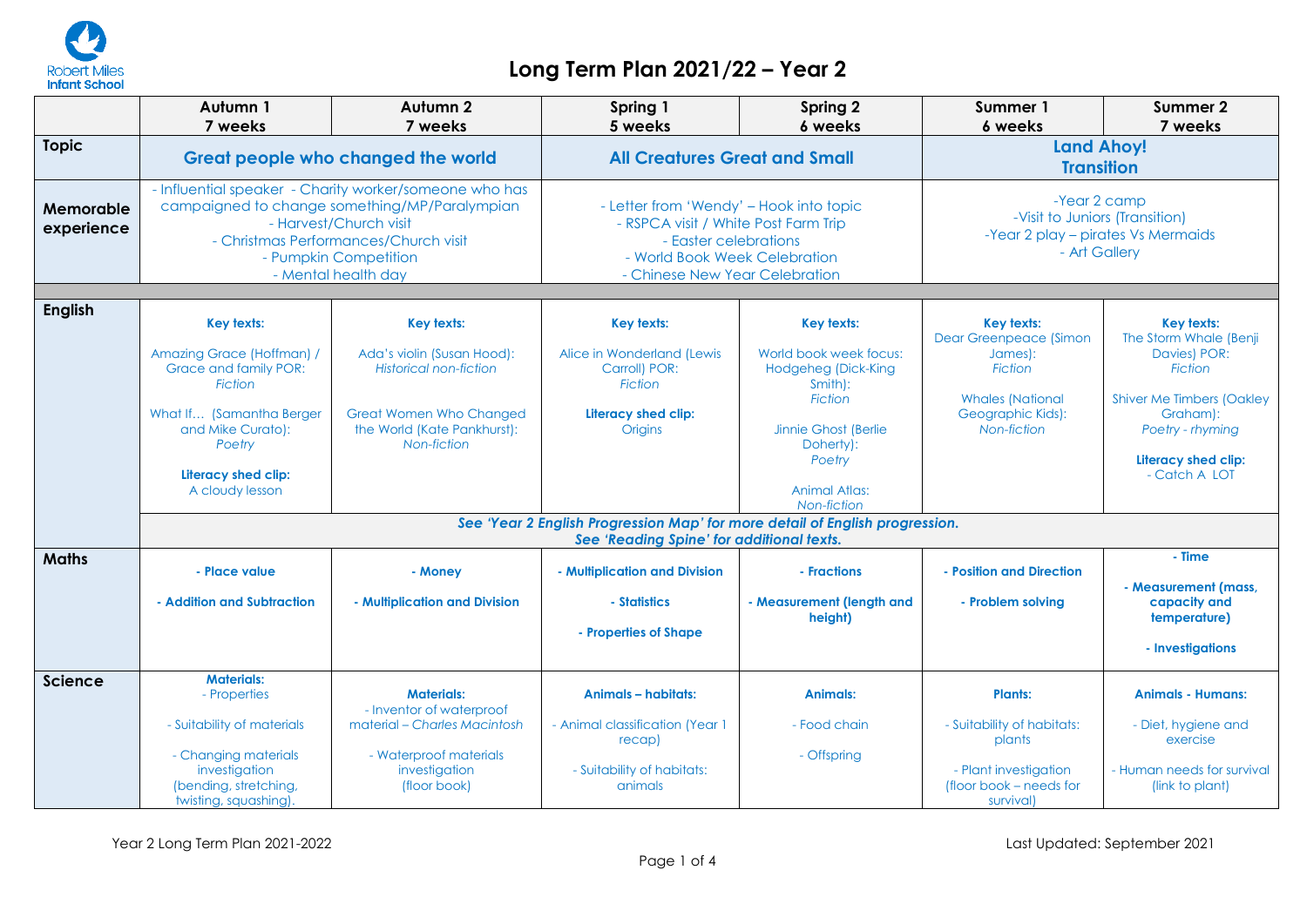| Geography      |                                                                                                                                                                                                                                                                                                                                                                                                                                                                                                                                                                                                                                                                                                                                                               | <b>Human &amp; Physical Geography</b><br>- Human & physical features in<br>local area.<br><b>Place Knowledge</b><br>- Compare / contrast local<br>area with a contrasting area of<br>an non-European country<br>(Cateura/ Paraguay - English<br>Link) | <b>Locational Knowledge</b><br>- 7 continents and 5 oceans of the world.<br>- Location of the continents and oceans lie in relation to the<br>equator & the impact on climate.<br>- Location of UK; composition of countries and surrounding<br>seas.<br><b>Human &amp; Physical Geography</b><br>-Identification of human & physical features of different<br>areas in the world.<br><b>Skills &amp; Fieldwork</b><br>- Use of world map, globe & atlas.<br>- Use a key on a map to retrieve information. | <b>Geographical Skills &amp;</b><br><b>Fieldwork</b><br>- Use of aerial photographs<br>of locality (Bingham).                                                                                                                                                                                  | <b>Geographical Skills &amp;</b><br><b>Fieldwork</b><br>- Map work - compass,<br>direction, navigation<br>-Devise own fictional map<br>and construct a key;<br>answer questions based<br>on key.                                                                                                                                                                                                                                                                                                                    |
|----------------|---------------------------------------------------------------------------------------------------------------------------------------------------------------------------------------------------------------------------------------------------------------------------------------------------------------------------------------------------------------------------------------------------------------------------------------------------------------------------------------------------------------------------------------------------------------------------------------------------------------------------------------------------------------------------------------------------------------------------------------------------------------|-------------------------------------------------------------------------------------------------------------------------------------------------------------------------------------------------------------------------------------------------------|------------------------------------------------------------------------------------------------------------------------------------------------------------------------------------------------------------------------------------------------------------------------------------------------------------------------------------------------------------------------------------------------------------------------------------------------------------------------------------------------------------|------------------------------------------------------------------------------------------------------------------------------------------------------------------------------------------------------------------------------------------------------------------------------------------------|---------------------------------------------------------------------------------------------------------------------------------------------------------------------------------------------------------------------------------------------------------------------------------------------------------------------------------------------------------------------------------------------------------------------------------------------------------------------------------------------------------------------|
| <b>History</b> | <b>Changes within living memory</b><br>- Historical objects & ways of life<br>- Use of historical vocabulary<br>- Artefacts - same/different - How have they changed?<br><b>Events beyond living memory &amp;</b><br><b>Significant individuals</b><br>Karl Benz, Charles Macintosh, Marie Curie, Nelson Mandela,<br>Rosa Parks, Ludwigg Guttman (founder of Paralympics),<br>Emmeline Pankhurst, Ada Lovelace (local).<br>-Key composers of historical importance (Bach, Vivaldi, Mozart,<br>Haydn - Music Link)<br>- Life of significant individuals.<br>- Use a variety of sources to understand key features of<br>individuals and events.<br>- What is a Timeline? (place events within a chronological<br>framework)<br>- Respond to a line of enquiry. |                                                                                                                                                                                                                                                       | <b>Significant individual &amp; Local History</b><br>Dick King-Smith<br>(World Book Week Link).<br>- Use a variety of sources to learn about significant individual<br>- Life of significant individual.                                                                                                                                                                                                                                                                                                   | <b>Events beyond living</b><br>memory &<br><b>Significant individuals</b><br><b>Christopher Columbus</b><br>- Changes in ships, travel,<br>transport over time.<br>- Use of historical<br>vocabulary<br>- Use a variety of sources to<br>understand key features of<br>individuals and events. | <b>Events beyond living</b><br>memory &<br><b>Significant individuals</b><br><b>Robert Miles</b><br>- Life of significant<br>individual - local.<br>Significant individual in<br>own locality<br><b>William Booth</b><br><b>Salvation Army</b><br>- Life of significant<br>individual - local.<br>- Changes in an area of<br>Nottingham city - past<br>and present comparison.<br>- Use a chronological<br>framework (class timeline)<br>to link people/events and<br>develop understanding of<br>time over period. |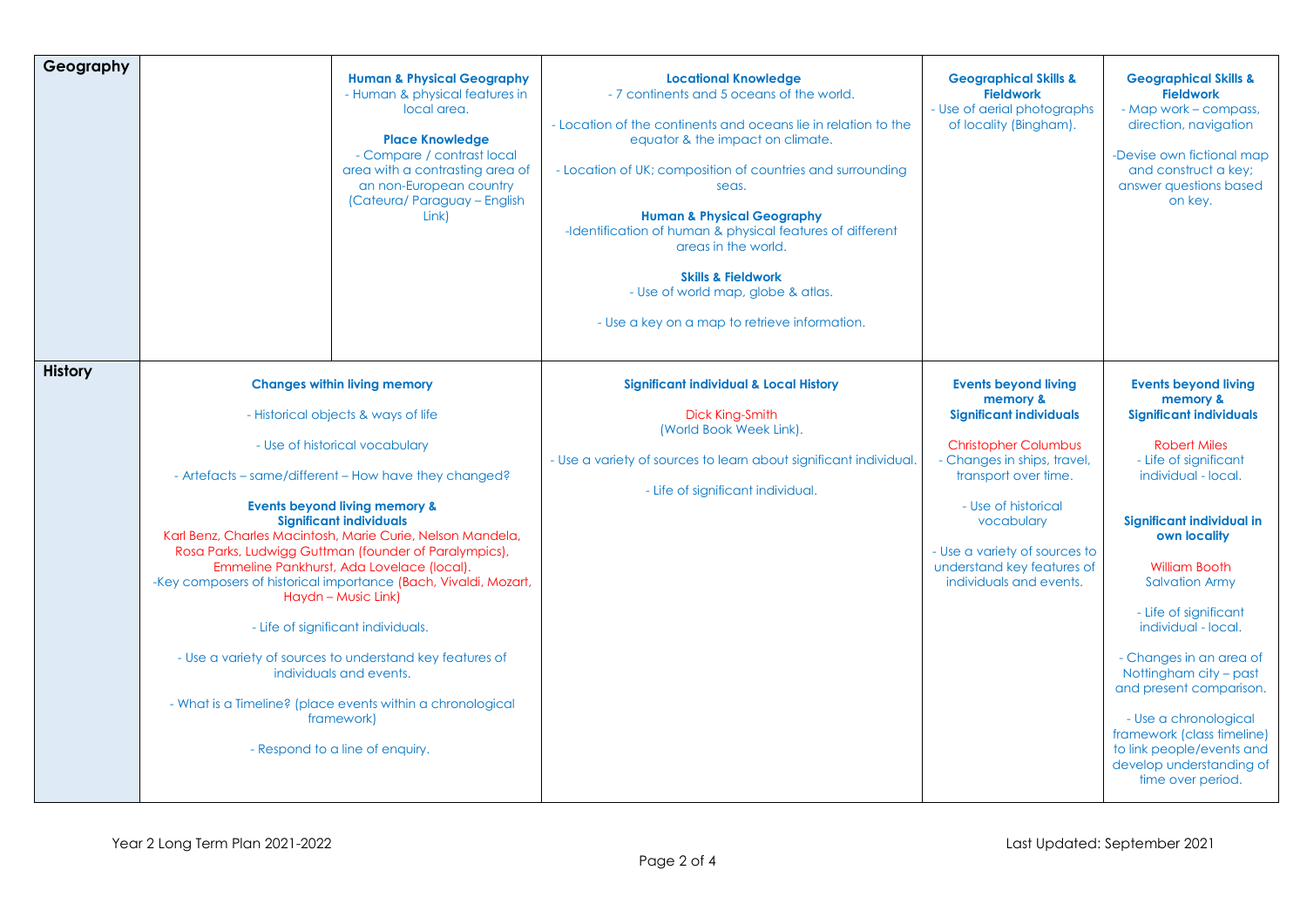| Computing              | <b>Digital Literacy:</b><br>- Internet Safety Introduction<br><b>Logging on to Chrome Books</b><br><b>Computer Science:</b><br>- Coding Introduction using<br>PurpleMash                                                                                                                                                                                | <b>Information Technology:</b><br><b>Microsoft Word</b><br>- Saving/retrieving work<br>- Typing - space bar, shift key,<br>full stop<br>- Changing size/colour/type of<br>font.<br>- Underline, bold, italics tools<br>- Inserting picture from the<br>clipart bank.<br>(Creating Word fact page on<br><b>Great People - History link)</b> | <b>Information Technology:</b><br>- Questioning<br><b>Digital Literacy:</b><br>- Internet safety block<br>(see separate planning)                                                                                                                                                                                                                                                                                                                                                                                                                                                              | <b>Information Technology:</b><br><b>Microsoft PowerPoint</b><br>- Changing font<br>- Typing inc. question mark,<br>exclamation mark<br>- Inserting new slide,<br>pictures, bullet points<br>- Changing background<br>desian<br>- Use animation<br>(Creating PowerPoint on<br>habitats – science link) | <b>Information Technology:</b><br><b>Paint programme</b><br>- Selecting colours<br>- Selecting tools for<br>purpose<br>- Background fill<br>(Create desert island<br>landscape - link to<br>collage)<br><b>Making Music</b>                                                                                                                                                                                                                                                                                                                                  | <b>Computer Science:</b><br>Coding development<br>using PurpleMash/Scratch<br>Junior            |
|------------------------|---------------------------------------------------------------------------------------------------------------------------------------------------------------------------------------------------------------------------------------------------------------------------------------------------------------------------------------------------------|--------------------------------------------------------------------------------------------------------------------------------------------------------------------------------------------------------------------------------------------------------------------------------------------------------------------------------------------|------------------------------------------------------------------------------------------------------------------------------------------------------------------------------------------------------------------------------------------------------------------------------------------------------------------------------------------------------------------------------------------------------------------------------------------------------------------------------------------------------------------------------------------------------------------------------------------------|--------------------------------------------------------------------------------------------------------------------------------------------------------------------------------------------------------------------------------------------------------------------------------------------------------|--------------------------------------------------------------------------------------------------------------------------------------------------------------------------------------------------------------------------------------------------------------------------------------------------------------------------------------------------------------------------------------------------------------------------------------------------------------------------------------------------------------------------------------------------------------|-------------------------------------------------------------------------------------------------|
| <b>Music</b>           | <b>Listening, Appraising +</b><br><b>Responding:</b><br>- Music over periods of time /<br>great composers<br>(Vivaldi, Bach, Mozart,<br>Haydn)<br>- Comparing pieces of music<br>and identifying<br>changes in tempo, dynamics<br>+ pitch.<br>- Responses / feelings related<br>to music<br>Performing:<br>- Harvest performance to a<br>live audience. | <b>Performing:</b><br>- Christmas performance to a<br>live audience.<br><b>Listening, Appraising +</b><br><b>Responding:</b><br>- Naming / classifying<br>instruments.                                                                                                                                                                     | <b>Composing:</b><br>- Using instruments (untuned), choosing appropriate<br>dynamics, tempo to create simple composition.<br>- Sing expressively, with melodic and rhythmic accuracy,<br>focusing on the dynamics of the song/tune.<br>- Understand how to represent sounds pictorially (using<br>graphic scores and notation scores).<br>- Begin to use note names to represent a simple composition<br>(focus - Ocarinas).<br><b>Listening, Appraising + Responding:</b><br>- Make suggestions about how to improve work.<br>Performina:<br>- Perform compositions to the class (in groups). |                                                                                                                                                                                                                                                                                                        | <b>Composing:</b><br>Making music (Computing - PM Unit 2.7)<br>Performing:<br>- Singing (songs related to topic - Christopher Columbus<br>/ Sea Shanties - pirates link). Focus on<br>Rhythm / dynamics. How has style of music<br>changed?<br>- Singing (within end of year performance).<br>- Identify structure in songs (verse, chorus, bridge).<br><b>Listening, Appraising + Responding:</b><br>- Music across historical periods, genres, styles<br>and traditions (pirate voyage)<br>- Recognise + identify changes in tempo, dynamics and<br>pitch. |                                                                                                 |
| Design &<br>Technology | <b>Technical Knowledge -</b><br><b>Mechanisms</b><br>- Wheels and axels mechanism<br>(moving car – link to Karl Benz)<br>(Design, make, evaluate)                                                                                                                                                                                                       | <b>Technical Knowledge -</b><br><b>Mechanisms</b><br>- Spring mechanism<br>(Christmas card)                                                                                                                                                                                                                                                | <b>Technical Knowledge - Cooking</b><br>and Nutrition<br>- Food origins.<br>- Healthy diet ('Eat Well Plate'<br>and '5 a Day').                                                                                                                                                                                                                                                                                                                                                                                                                                                                | <b>Technical Knowledge -</b><br><b>Cooking and Nutrition</b><br>- Prepare a healthy dish,<br>performing a range of food<br>preparation skills.<br>(Design, make, evaluate                                                                                                                              | <b>Technical Knowledge -</b><br><b>Mechanisms</b><br>Choose own mechanism to<br>create moving part in a<br>product.                                                                                                                                                                                                                                                                                                                                                                                                                                          | <b>Technical Knowledge -</b><br><b>Textiles</b><br>- Sewing project<br>(Design, make, evaluate) |